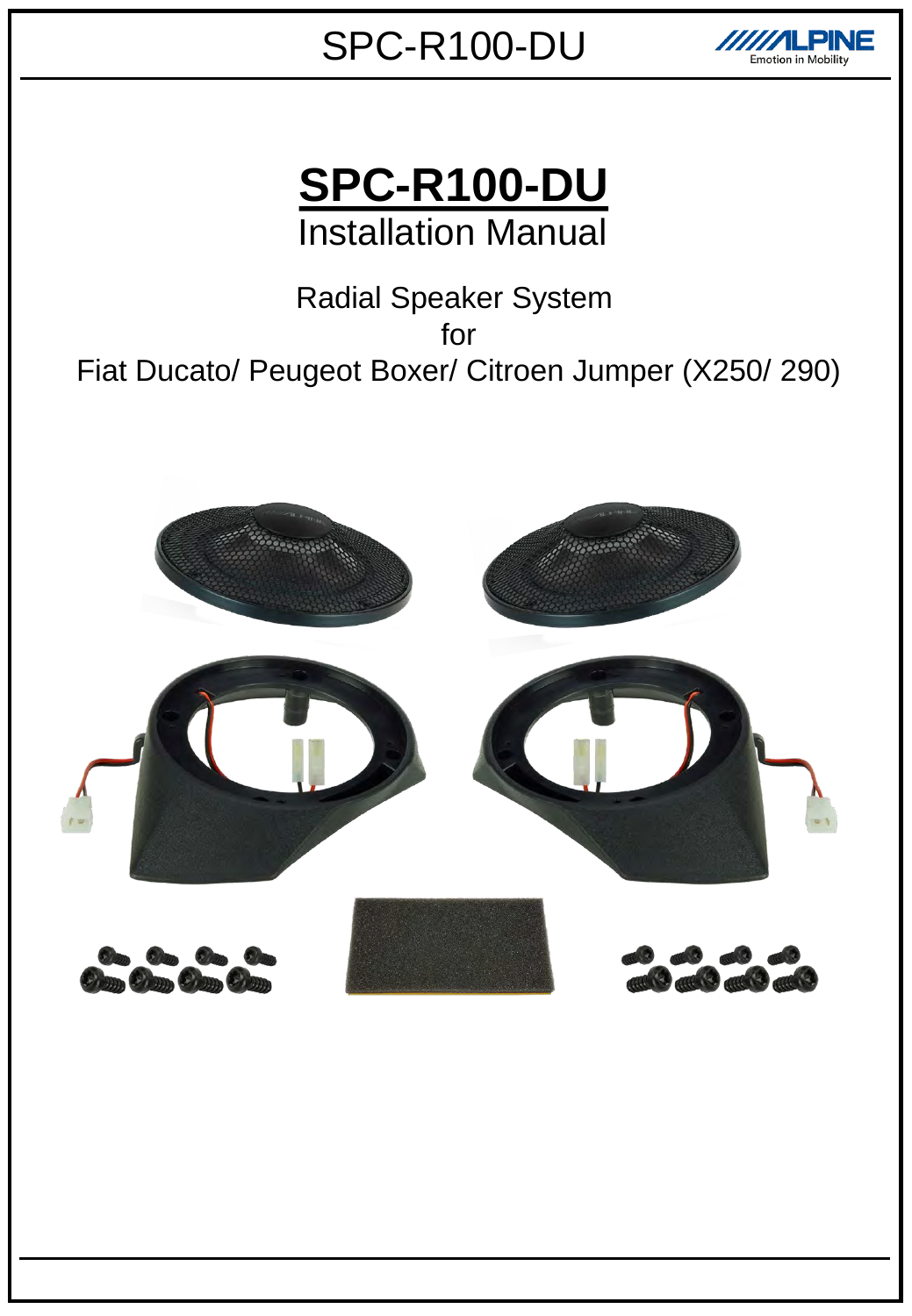

1) At first you have to disconnect the plug from the Fiat tweeter. Some vehicle comes also without tweeter or cable , then you can find the plug behind the A-Pillar. In case of no tweeter cable, Please connect the speaker directly to the head unit ISOconnector.





2 Remove the rubber seal from the door frame.

 $3)$  Remove the two screws from the right REMIfront top cover with a PH2 screw driver.

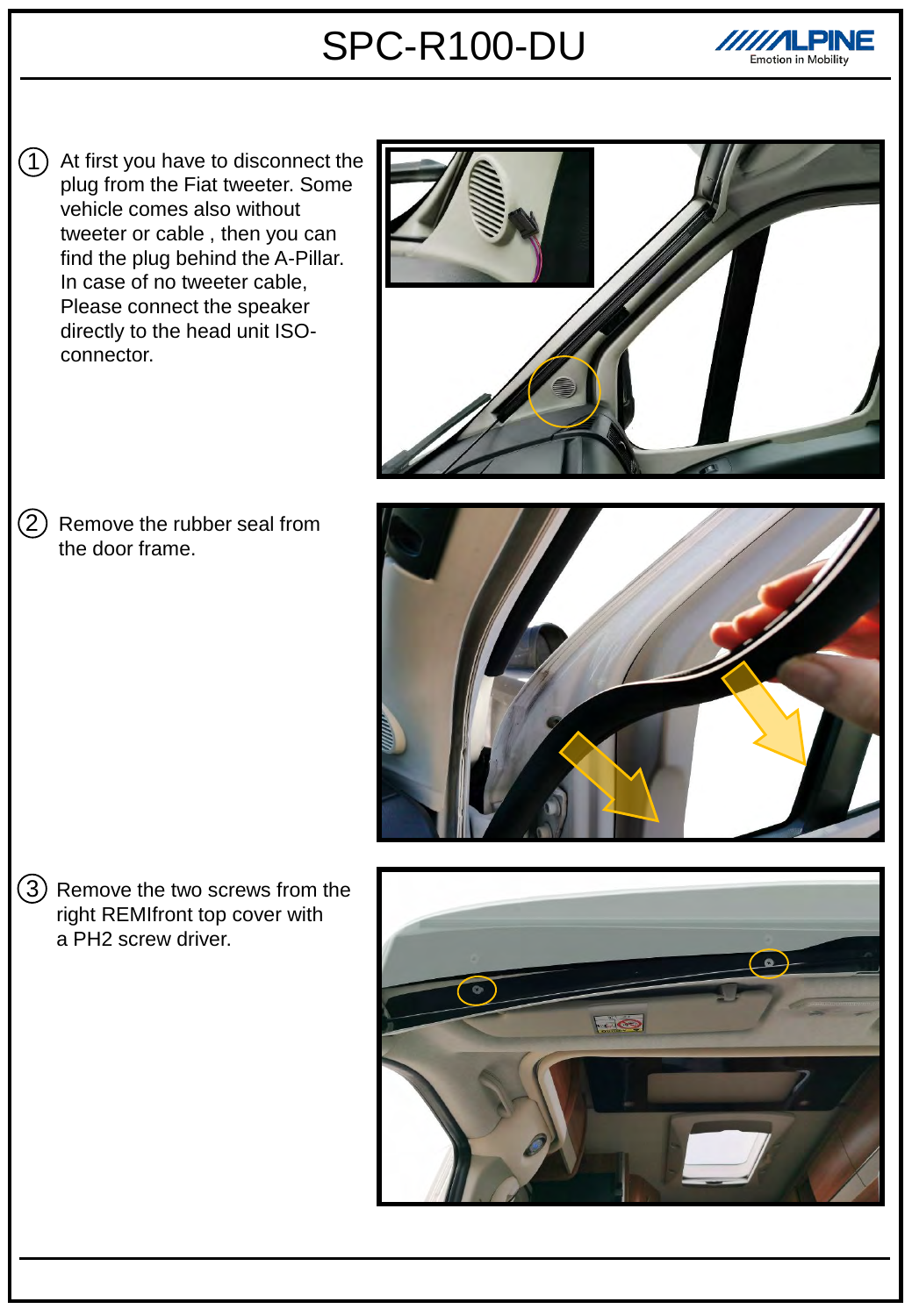

 $\bigcirc$ Slightly lift the a-pillar trim with a plastic assembly wedge to unlock the upper clips. Be careful to not lose the clips.



 $5)$  Lift up the A-pillar to access to the tweeter.



 $6)$  Remove the connector from the tweeter, if a tweeter is present.

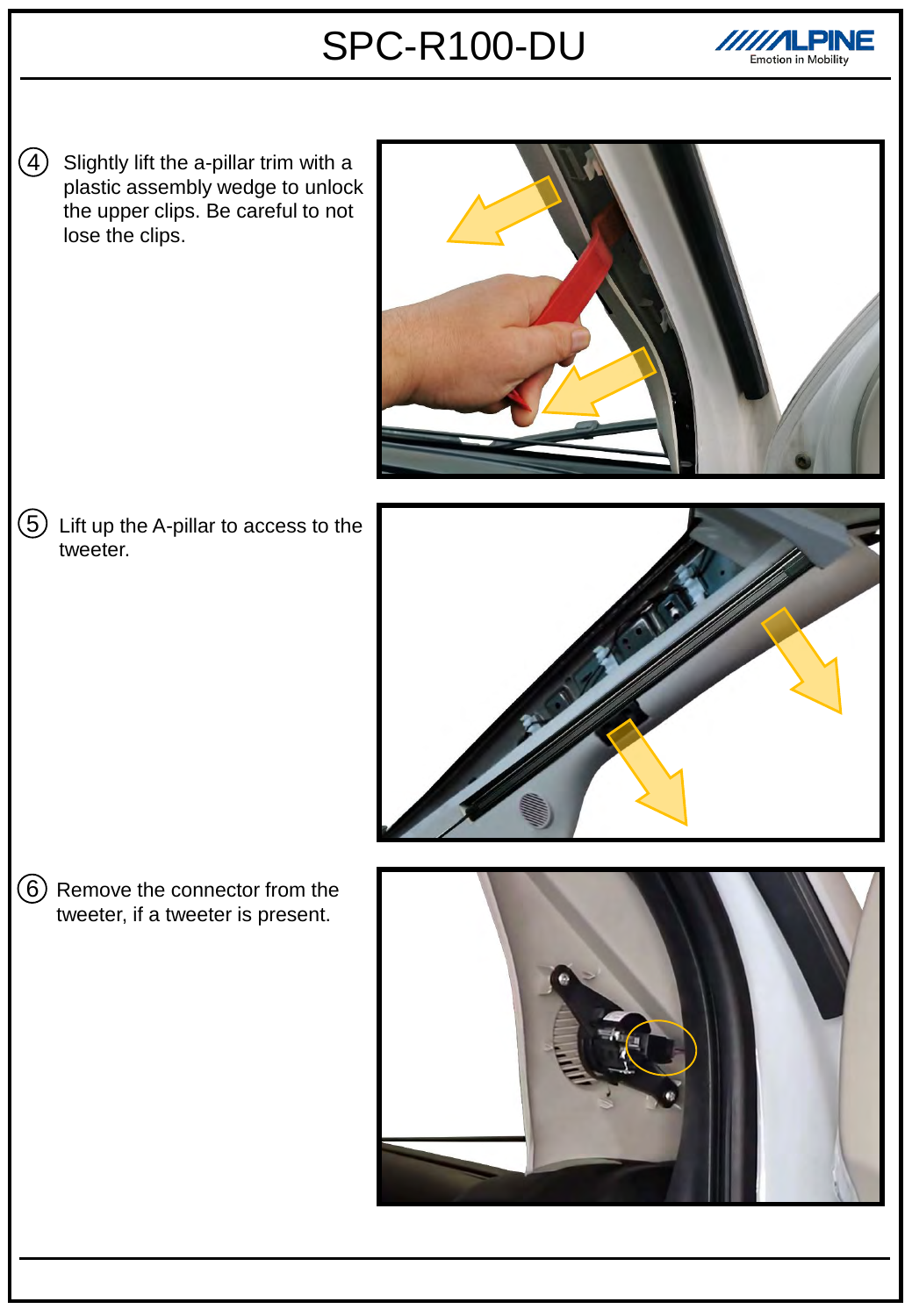

7 Now the connector is accessible And you can start with the speaker installation.



#### Fiat Ducato Dashboard. 8



Place the housing on the contour of the dashboard.  $\circledcirc$ 

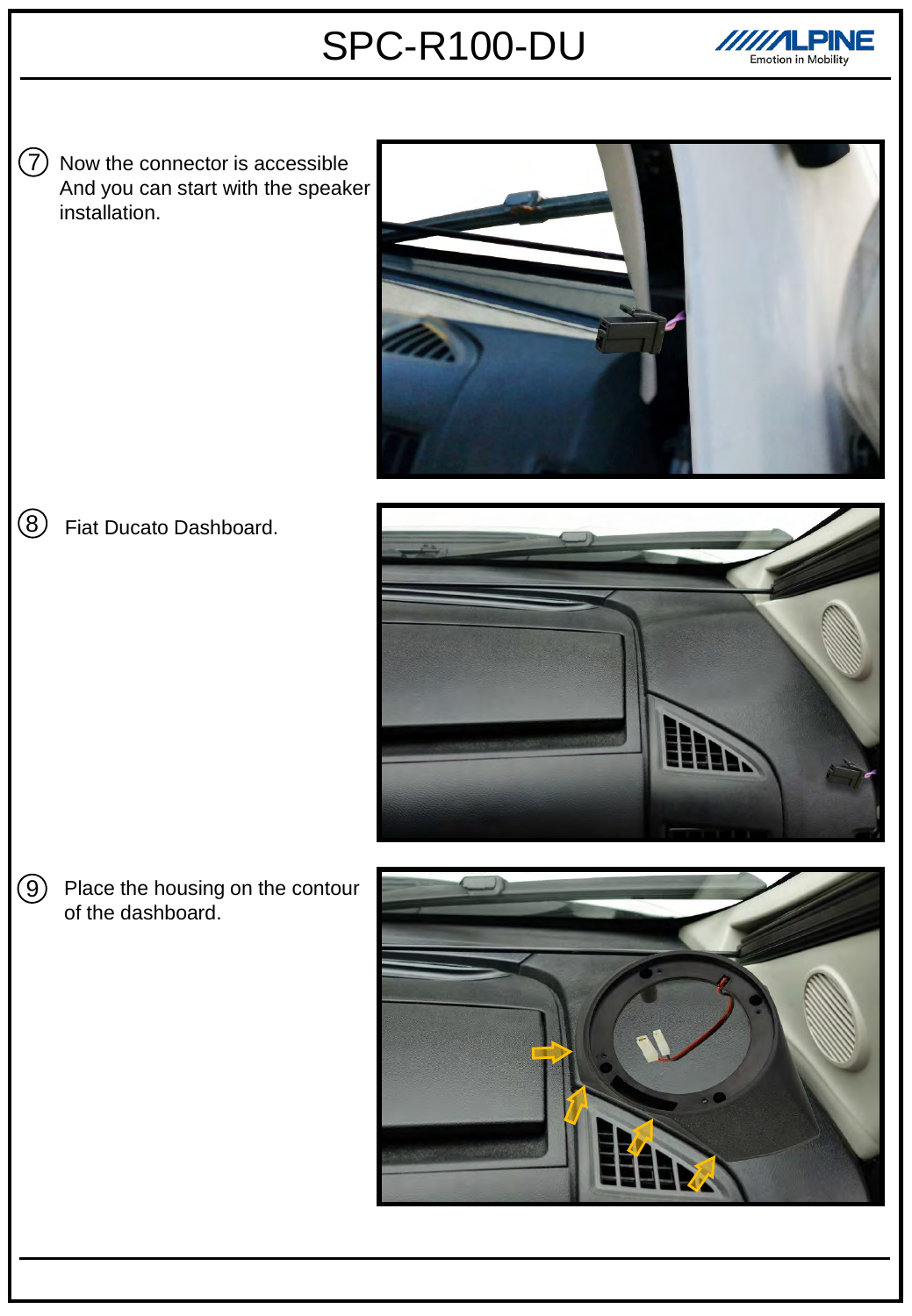

10 Mark the screw holes with a pen.



#### Check the marked places.  $\textcircled{\scriptsize{1}}$



 $\left( 12\right)$  Drill the holes with a 2.5mm drill.





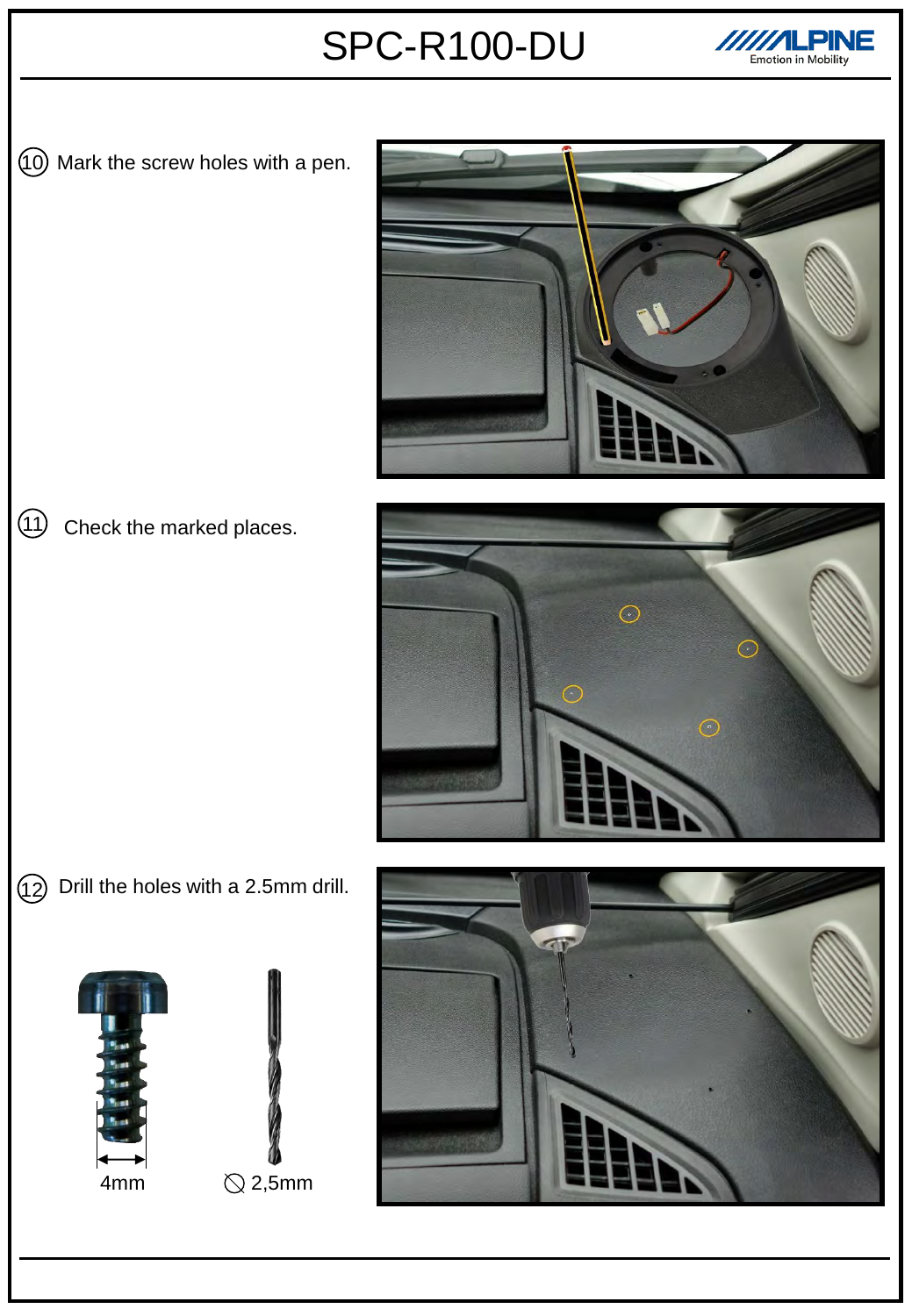

13 Connect the plug to the enclosure and put the housing on the Dashboard.



### (14) Split the adhesive foam.



15 Wrap one piece of the adhesive foam around the connector and stow it away behind the A-pillar trim.

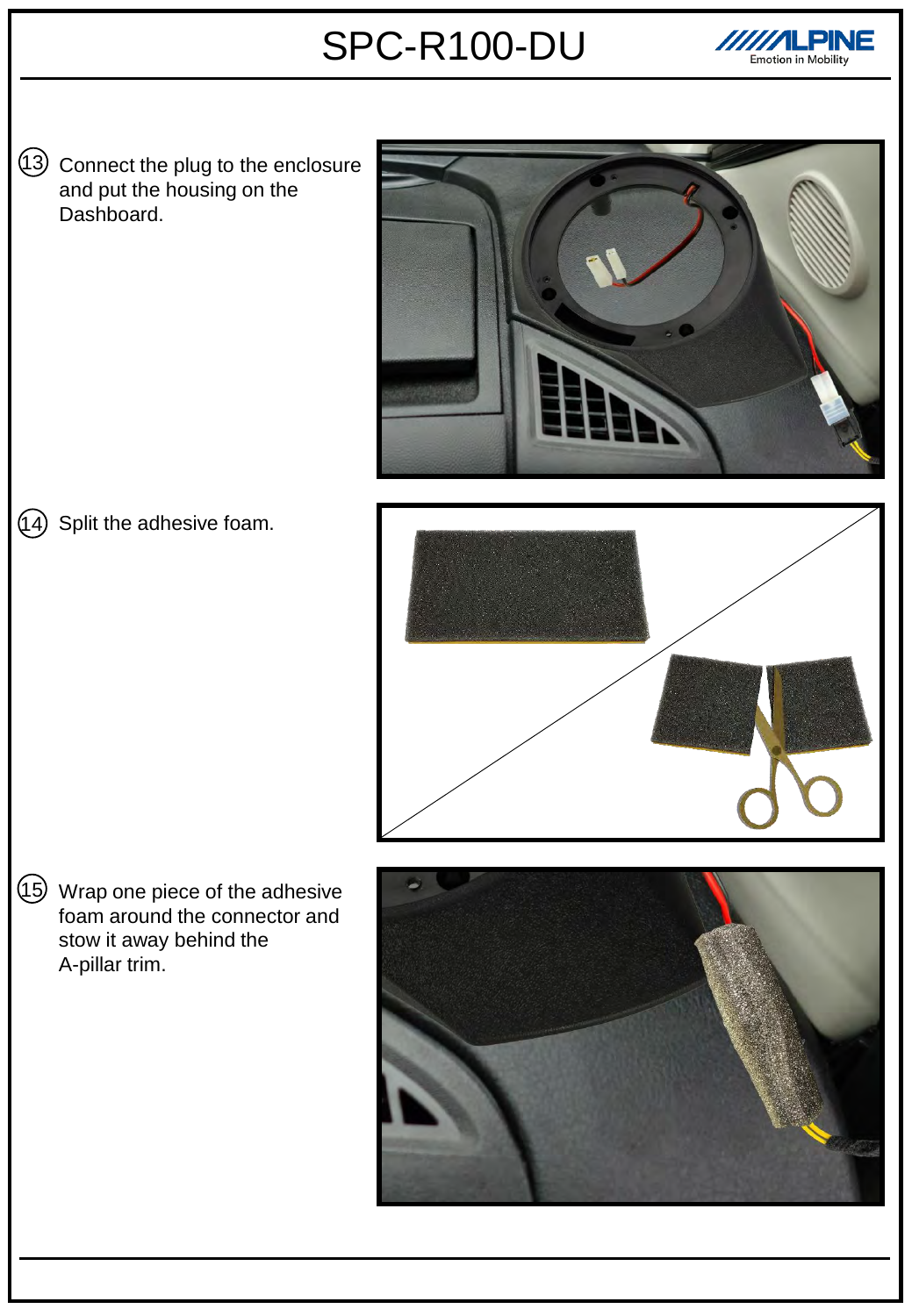

 $(16)$  Fix the housing with the four supplied screws (Torx 20).







18 Connect the speaker wire to the speaker.